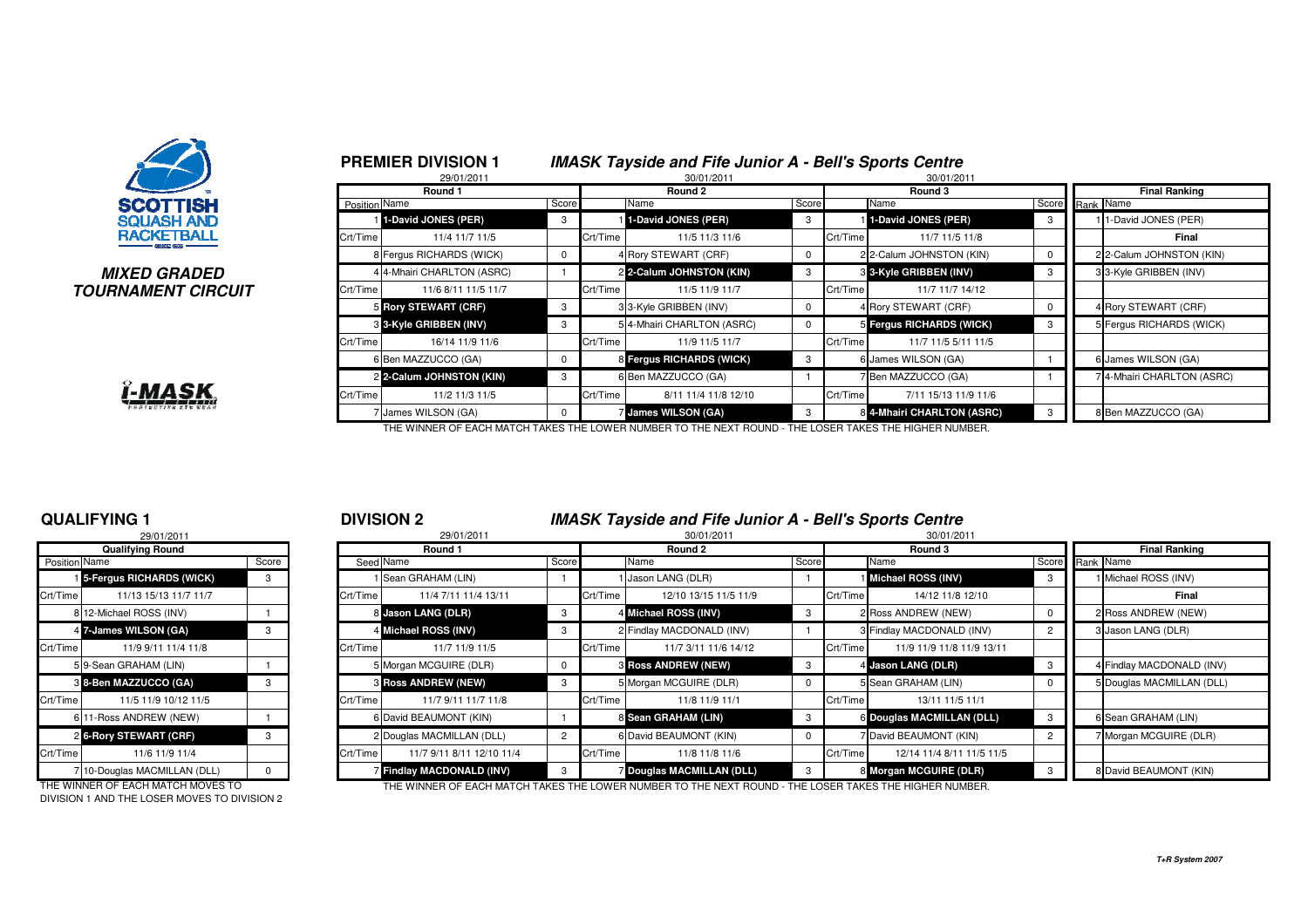#### **QUALIFYING 2**

## 29/01/2011**Qualifying RoundPosition Name** 1**13-Jason LANG (DLR)** 3 8 20-Elspeth YOUNG (KIN) 0 4 15-Sean GADSBY (CRF) 0 56 19-Craig VALENTE-WALLACE (LL) 0 2 14-Morgan MCGUIRE (DLR) 7 18-Kirsty LOBBAN (INV) 1

THE WINNER OF EACH MATCH MOVES TO DIVISION 2 AND THE LOSER MOVES TO DIVISION 3

### **QUALIFYING 3**

|               | 29/01/2011                  |                |          |
|---------------|-----------------------------|----------------|----------|
|               | Qualifying Round            |                |          |
| Position Name |                             | Score          | Seed     |
|               | 1 21-Adrian OLIVEIRA (PER)  | 2              |          |
| Crt/Time      | 10/12 11/5 5/11 11/9 11/9   |                | Crt/Time |
|               | 8 28-Ewan HEARNS (INV)      | 3              | 8        |
|               | 4 23-Harry ANDERSON (WC)    | 3              | 4        |
| Crt/Time      | 11/5 11/7 11/4              |                | Crt/Time |
|               | 5 25-David TOLLAND (GIF)    | $\Omega$       | 5        |
|               | 3 24-Claire GADSBY (CRF)    | $\overline{c}$ | 3        |
| Crt/Time      | 11/5 6/11 11/4 10/12 12/10  |                | Crt/Time |
|               | 6 27-Richard HOLLINS (ASRC) | 3              | 6        |
|               | 2 22-Michael JENKINS (WTN)  | 3              | 2        |
| Crt/Time      | 11/5 11/7 11/6              |                | Crt/Time |
|               | 26-Stuart PITT (GIF)        | $\Omega$       | 7        |

DIVISION 3 AND THE LOSER MOVES TO DIVISION 4

### <sup>2</sup> <sup>3</sup> **DIVISION 3 IMASK Tayside and Fife Junior A - Bell's Sports Centre**

|               | 29/01/2011                        |       |          | 29/01/2011                   |       |          | 30/01/2011                                                          |       |          | 30/01/2011                   |                 |                              |
|---------------|-----------------------------------|-------|----------|------------------------------|-------|----------|---------------------------------------------------------------------|-------|----------|------------------------------|-----------------|------------------------------|
|               | Qualifying Round                  |       |          | Round 1                      |       |          | Round 2                                                             |       |          | Round 3                      |                 | <b>Final Ranking</b>         |
| Position Name |                                   | Score |          | Seed Name                    | Score |          | Name                                                                | Score |          | Name                         | Score Rank Name |                              |
|               | 13-Jason LANG (DLR)               | 3     |          | <b>i</b> Sean GADSBY (CRF)   | -3    |          | I Sean GADSBY (CRF)                                                 |       |          | 1 Michael JENKINS (WTN)      |                 | I Kirsty LOBBAN (INV)        |
| Crt/Time      | 11/5 11/4 11/3                    |       | Crt/Time | 11/6 15/13 11/6              |       | Crt/Time | 3/11 11/6 9/11 11/8 11/2                                            |       | Crt/Time | 11/7 11/9 14/12              |                 | Final                        |
|               | 8 20-Elspeth YOUNG (KIN)          |       |          | 8 Ewan HEARNS (INV)          |       |          | 4 Michael JENKINS (WTN)                                             | -3    |          | 2 Kirsty LOBBAN (INV)        |                 | 2 Michael JENKINS (WTN)      |
|               | 4 15-Sean GADSBY (CRF)            |       |          | 4 Elspeth YOUNG (KIN)        |       |          | 2 Kirsty LOBBAN (INV)                                               | -3    |          | 3 Craig VALENTE-WALLACE (LL) |                 | 3 Sean GADSBY (CRF)          |
| Crt/Time      | 11/8 15/13 13/11                  |       | Crt/Time | 13/11 6/11 11/7 11/7         |       | Crt/Time | 15/13 9/11 12/14 11/9 11/6                                          |       | Crt/Time | 6/11 9/11 11/8 11/7 11/7     |                 |                              |
|               | 5 17-Findlay MACDONALD (INV)      |       |          | 5 Michael JENKINS (WTN)      | 3     |          | 3 Craig VALENTE-WALLACE (LL)                                        |       |          | 4 Sean GADSBY (CRF)          |                 | 4 Craig VALENTE-WALLACE (LL) |
|               | 3 16-David BEAUMONT (KIN)         |       |          | 8 Craig VALENTE-WALLACE (LL) |       |          | 5 Eispeth YOUNG (KIN)                                               | -3    |          | 5 Elspeth YOUNG (KIN)        |                 | Harry ANDERSON (WC)          |
| Crt/Time      | 13/11 11/4 11/6                   |       | Crt/Time | 11/5 11/9 11/3               |       | Crt/Time | 11/5 11/2 4/11 11/5                                                 |       | Crt/Time | 11/6 5/11 11/9 12/10         |                 |                              |
|               | 6 19-Craig VALENTE-WALLACE (LL)   |       |          | 6 Richard HOLLINS (ASRC)     |       |          | 8 Ewan HEARNS (INV)                                                 |       |          | 6 Harry ANDERSON (WC)        |                 | 6 Elspeth YOUNG (KIN)        |
|               | 2 14-Morgan MCGUIRE (DLR)         |       |          | 2 Kirsty LOBBAN (INV)        | 3     |          | 6 Richard HOLLINS (ASRC)                                            |       |          | 7 Richard HOLLINS (ASRC)     |                 | Ewan HEARNS (INV)            |
| Crt/Time      | 11/9, 8/11 11/5 11/8              |       | Crt/Time | 11/8 11/3 4/11 6/11 11/9     |       | Crt/Time | 11/2 11/5 116                                                       |       | Crt/Time | 10/12 8/11 14/12 11/5 11/6   |                 |                              |
|               | 718-Kirsty LOBBAN (INV)           |       |          | 7 Harry ANDERSON (WC)        |       |          | 7 Harry ANDERSON (WC)                                               | -3    |          | 8 Ewan HEARNS (INV)          |                 | 8 Richard HOLLINS (ASRC)     |
|               | THE WINNER OF FACH MATCH MOVES TO |       |          |                              |       |          | THE WINNER OF FACH MATCH TAKES THE LOWER NUMBER TO THE NEXT ROUND - |       |          | OSER TAKES THE HIGHER NUMBER |                 |                              |



### <sup>3</sup> <sup>4</sup> **DIVISION 4 IMASK Tayside and Fife Junior A - Bell's Sports Centre**

| 29/01/2011<br>29/01/2011<br>30/01/2011 |                             |       |  |                    |                              |   |               |                              |                |          | 30/01/2011                |   |                      |                         |
|----------------------------------------|-----------------------------|-------|--|--------------------|------------------------------|---|---------------|------------------------------|----------------|----------|---------------------------|---|----------------------|-------------------------|
|                                        | <b>Qualifying Round</b>     |       |  |                    | Round 1                      |   |               | Round 2                      |                |          | Round 3                   |   | <b>Final Ranking</b> |                         |
| Position Name                          |                             | Score |  | Seed Name<br>Score |                              |   | Score<br>Name |                              |                | Name     | Score Rank Name           |   |                      |                         |
|                                        | 21-Adrian OLIVEIRA (PER)    |       |  |                    | 1 Adrian OLIVEIRA (PER)      | 3 |               | 1 Adrian OLIVEIRA (PER)      |                |          | 1 Stuart PITT (GIF)       |   |                      | David TOLLAND (GIF)     |
| Crt/Time                               | 10/12 11/5 5/11 11/9 11/9   |       |  | Crt/Time           | 11/4 11/7 11/7               |   | Crt/Time      | 11/7 4/11 14/12 11/8         |                | Crt/Time | 11/6 11/8 14/12           |   |                      | Final                   |
|                                        | 8 28-Ewan HEARNS (INV)      |       |  |                    | 8 Jack HOGG (PER)            |   |               | 4 Stuart PITT (GIF)          | -3             |          | 2 David TOLLAND (GIF)     |   |                      | 2 Stuart PITT (GIF)     |
|                                        | 4 23-Harry ANDERSON (WC)    | -3    |  |                    | 4 Stuart PITT (GIF)          | 3 |               | 2 Claire GADSBY (CRF)        | $\overline{2}$ |          | 3 Claire GADSBY (CRF)     | 3 |                      | 3 Claire GADSBY (CRF)   |
| Crt/Time                               | 11/5 11/7 11/4              |       |  | Crt/Time           | 11/4 11/4 11/5               |   | Crt/Time      | 11/5 14/12 11/13 7/11 12/10  |                | Crt/Time | 11/0 11/0 11/0 W/O        |   |                      |                         |
|                                        | 5 25-David TOLLAND (GIF)    |       |  |                    | 5 Adam REID (WC)             |   |               | <b>8 David TOLLAND (GIF)</b> | -3             |          | 4 Adrian OLIVEIRA (PER)   |   |                      | 4 Adrian OLIVEIRA (PER) |
|                                        | 3 24-Claire GADSBY (CRF)    |       |  |                    | <b>8 David TOLLAND (GIF)</b> |   |               | 5 Adam REID (WC)             |                |          | 5 Adam REID (WC)          |   |                      | 5 Jordan GEDDES (INV)   |
| Crt/Time                               | 11/5 6/11 11/4 10/12 12/10  |       |  | Crt/Time           | 11/1 11/3 11/4               |   | Crt/Time      | 4/11 13/11 11/7 11/4         |                | Crt/Time | 11/6 12/10 11/8           |   |                      |                         |
|                                        | 6 27-Richard HOLLINS (ASRC) |       |  |                    | 6 Jordan GEDDES (INV)        |   |               | 8 Jack HOGG (PER)            |                |          | 6 Jordan GEDDES (INV)     |   |                      | 6 Adam REID (WC)        |
|                                        | 2 22-Michael JENKINS (WTN)  |       |  |                    | 2 Claire GADSBY (CRF)        |   |               | 6 Jordan GEDDES (INV)        |                |          | <b>Angus NEILSON (GA)</b> |   |                      | 7 Angus NEILSON (GA)    |
| Crt/Time                               | 11/5 11/7 11/6              |       |  | Crt/Time           | 11/6 11/5 11/5               |   | Crt/Time      | 7/11 11/6 11/7 11/7          |                | Crt/Time | 5/11 12/10 11/8 11/1      |   |                      |                         |
|                                        | 726-Stuart PITT (GIF)       |       |  |                    | 7 Angus NEILSON (GA)         |   |               | 7 Angus NEILSON (GA)         |                |          | 8 Jack HOGG (PER)         |   |                      | 8 Jack HOGG (PER)       |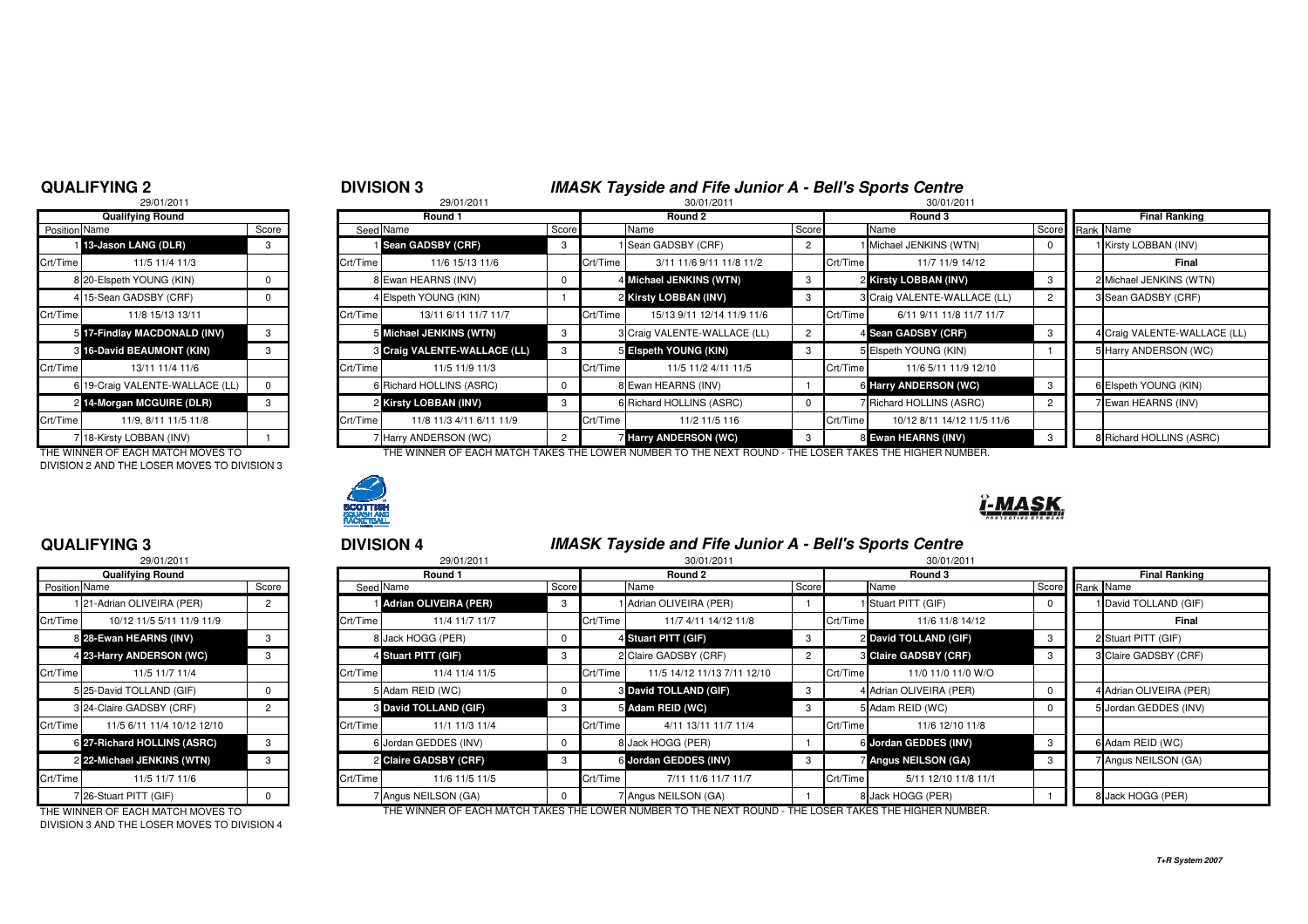#### **QUALIFYING 4**

|            | <b>DIVISION 5</b> | <b>IMASK Tayside and Fife Junior A - Bell's Sports Centre</b> |            |
|------------|-------------------|---------------------------------------------------------------|------------|
| 0010410044 | 0.00101004        | 0.00101                                                       | 0.01011001 |

|                      | 29/01/2011                        |          |                |
|----------------------|-----------------------------------|----------|----------------|
|                      | <b>Qualifying Round</b>           |          |                |
| <b>Position Name</b> |                                   | Score    | Seed           |
|                      | 29-Jack HOGG (PER)                | 3        |                |
| Crt/Time             | 11/3 11/4 11/7                    |          | Crt/Time       |
|                      | 8 36-Struan GRANT (SGF)           | 0        | 8              |
|                      | 4 31-Angus NEILSON (GA)           | 3        | 4              |
| Crt/Time             | 11/3 11/9 12/10                   |          | Crt/Time       |
| 5                    | 33-Rebecca MCKERCHAR (PER)        | 0        | 5              |
|                      | 8 32-Jordan GEDDES (INV)          | 3        | 3              |
| Crt/Time             | 11/0 11/0 11/0 W/O                |          | Crt/Time       |
| 6                    | 35-Walk OVER ()                   | $\Omega$ | 6              |
|                      | 2 30-Adam REID (WC)               | 3        | $\overline{c}$ |
| Crt/Time             | 11/7 11/7 11/9                    |          | Crt/Time       |
| 7                    | 34-Jamie BODE (KIN)               | O        |                |
|                      | THE WINNER OF FAQUIMATOU MOVER TO |          |                |

DIVISION 4 AND THE LOSER MOVES TO DIVISION 5

### **QUALIFYING 5**

|               | 29/01/2011                      |       |                |
|---------------|---------------------------------|-------|----------------|
|               | <b>Qualifying Round</b>         |       |                |
| Position Name |                                 | Score | Seed           |
|               | 1 37-Walk OVER ()               | 0     |                |
| Crt/Time      | 11/0 11/0 11/0 W/O              |       | Crt/Time       |
|               | 844-Alex WARD (SGF)             | 3     | 8              |
|               | 4 39-Ross HENDERSON (INV)       |       | 4              |
| Crt/Time      | 9/11 12/10 11/5 11/8            |       | Crt/Time       |
|               | 541-Carrie HALLAM (ESC)         | 3     | 5              |
|               | <b>3 40-Andrew SORBIE (KIN)</b> | 3     | 3              |
| Crt/Time      | 11/8 10/12 11/8 11/9            |       | Crt/Time       |
|               | 6 43-Bethany GALLAGHER (GA)     |       | 6              |
|               | 2 38-Kerr MOIR (GA)             | 3     | $\overline{c}$ |
| Crt/Time      | 11/6 11/5 10/12 11/8            |       | Crt/Time       |
|               | 7 42-Alexander RALSTON (LIN)    |       | 7              |

DIVISION 5 AND THE LOSER MOVES TO DIVISION 6

| 29/01/2011<br>29/01/2011<br>30/01/2011<br>30/01/2011 |                              |       |          |                                  |  |          |                              |       |          |                                  |  |                           |
|------------------------------------------------------|------------------------------|-------|----------|----------------------------------|--|----------|------------------------------|-------|----------|----------------------------------|--|---------------------------|
|                                                      | <b>Qualifying Round</b>      |       |          | Round 1                          |  |          | Round 2                      |       |          | Round 3                          |  | <b>Final Ranking</b>      |
| Position Name                                        |                              | Score |          | Seed Name<br>Score               |  |          | Name                         | Score |          | Name                             |  | Score Rank Name           |
|                                                      | 129-Jack HOGG (PER)          | -3    |          | <b>I Rebecca MCKERCHAR (PER)</b> |  |          | Rebecca MCKERCHAR (PER)      |       |          | <b>I Rebecca MCKERCHAR (PER)</b> |  | 1 Rebecca MCKERCHAR (PER) |
| Crt/Time                                             | 11/3 11/4 11/7               |       | Crt/Time | 11/7 11/4 11/7                   |  | Crt/Time | 11/7 3/11 7/11 11/8 11/8     |       | Crt/Time | 7/11 11/6 11/2 11/4              |  | Final                     |
|                                                      | 8 36-Struan GRANT (SGF)      |       |          | 8 Alex WARD (SGF)                |  |          | 4 Kerr MOIR (GA)             |       |          | 2 Andrew SORBIE (KIN)            |  | 2 Andrew SORBIE (KIN)     |
|                                                      | 4 31-Angus NEILSON (GA)      | -3    |          | 4 Struan GRANT (SGF)             |  |          | 2 Carrie HALLAM (ESC)        |       |          | 3 Carrie HALLAM (ESC)            |  | 3 Kerr MOIR (GA)          |
| Crt/Time                                             | 11/3 11/9 12/10              |       | Crt/Time | 11/9 8/11 6/11 11/8 11/8         |  | Crt/Time | 11/6 5/ 11 11/6 8/11 11/5    |       | Crt/Time | 7/11 15/13 11/7 11/8             |  |                           |
|                                                      | 5 33-Rebecca MCKERCHAR (PER) |       |          | 5 Kerr MOIR (GA)                 |  |          | <b>8 Andrew SORBIE (KIN)</b> | 3     |          | 4 Kerr MOIR (GA)                 |  | 4 Carrie HALLAM (ESC)     |
|                                                      | 3 32-Jordan GEDDES (INV)     | -3    |          | 3 Walk OVER ()                   |  |          | 5 Struan GRANT (SGF)         |       |          | 5 Struan GRANT (SGF)             |  | 5 Struan GRANT (SGF)      |
| Crt/Time                                             | 11/0 11/0 11/0 W/O           |       | Crt/Time | 11/0 11/0 11/0 W/O               |  | Crt/Time | 6/11 11/7 11/7 11/6          |       | Crt/Time | 11/0 11/0 11/0 W/O               |  |                           |
|                                                      | 6 35-Walk OVER ()            |       |          | 6 Andrew SORBIE (KIN)            |  |          | 8 Alex WARD (SGF)            |       |          | 6 Jamie BODE (KIN)               |  | 6 Jamie BODE (KIN)        |
|                                                      | 2 30-Adam REID (WC)          | -3    |          | 2 Jamie BODE (KIN)               |  |          | 6 Walk OVER ()               |       |          | 7 Walk OVER ()                   |  | 7 Alex WARD (SGF)         |
| Crt/Time                                             | 11/7 11/7 11/9               |       | Crt/Time | 12/10 11/5 11/9                  |  | Crt/Time | 11/0 11/0 11/0 W/O           |       | Crt/Time | 11/0 11/0 11/0 W/O               |  |                           |
|                                                      | 734-Jamie BODE (KIN)         |       |          | <b>Carrie HALLAM (ESC)</b>       |  |          | Jamie BODE (KIN)             |       |          | 8 Alex WARD (SGF)                |  | 8 Walk OVER ()            |

THE WINNER OF EACH MATCH MOVES TO THE WINNER OF EACH MATCH TAKES THE LOWER NUMBER TO THE NEXT ROUND - THE LOSER TAKES THE HIGHER NUMBER.



# ï-MASK

### <sup>5</sup> <sup>6</sup> **DIVISION 6 IMASK Tayside and Fife Junior A - Bell's Sports Centre**

|                      | 29/01/2011                  |       |          | 29/01/2011                       |       |          | 30/01/2011                           |             | 30/01/2011                      |                      |  |                           |
|----------------------|-----------------------------|-------|----------|----------------------------------|-------|----------|--------------------------------------|-------------|---------------------------------|----------------------|--|---------------------------|
|                      | <b>Qualifying Round</b>     |       |          | Round 1                          |       | Round 2  |                                      | Round 3     |                                 | <b>Final Ranking</b> |  |                           |
| <b>Position Name</b> |                             | Score |          | Seed Name                        | Score |          | Name                                 | Score       | Name                            | Score Rank Name      |  |                           |
|                      | 1 37-Walk OVER ()           |       |          | 1 Walk OVER ()                   | 0     |          | Jamie GORDON (ASRC)                  | $^{\circ}$  | Bethany GALLAGHER (GA)          |                      |  | Bethany GALLAGHER (GA)    |
| Crt/Time             | 11/0 11/0 11/0 W/O          |       | Crt/Time | 11/0 11/0 11/0 W/O               |       | Crt/Time | 11/0 11/5 11/8                       |             | Crt/Time<br>11/6 11/9 11/6      |                      |  | Final                     |
|                      | 8 44-Alex WARD (SGF)        |       |          | 8 Jamie GORDON (ASRC)            | -3    |          | 4 Bethany GALLAGHER (GA)             | - 3         | 2 Alexander RALSTON (LIN)       |                      |  | 2 Alexander RALSTON (LIN) |
|                      | 439-Ross HENDERSON (INV)    |       |          | 4 Bethany GALLAGHER (GA)         |       |          | 2 Ross HENDERSON (INV)               |             | <b>8 Ross HENDERSON (INV)</b>   |                      |  | 3 Ross HENDERSON (INV)    |
| Crt/Time             | 9/11 12/10 11/5 11/8        |       | Crt/Time | 11/9 11/8 11/1                   |       | Crt/Time | 13/11 12/10 11/7                     |             | Crt/Time<br>11/3 11/9 11/9      |                      |  |                           |
|                      | 341-Carrie HALLAM (ESC)     |       |          | 5 Sean KELLY (INV)               |       |          | <b>&amp; Alexander RALSTON (LIN)</b> | $_{3}$      | 4 Jamie GORDON (ASRC)           |                      |  | 4 Jamie GORDON (ASRC)     |
|                      | 8 40-Andrew SORBIE (KIN)    |       |          | <b>8 Alexander RALSTON (LIN)</b> |       |          | 5 Sean KELLY (INV)                   | - 3         | 5 Sean KELLY (INV)              |                      |  | 5 Alasdair PROTT (INV)    |
| Crt/Time             | 11/8 10/12 11/8 11/9        |       | Crt/Time | 11/9 11/9 11/2                   |       | Crt/Time | 11/0 11/0 11/0 W/O                   |             | Crt/Time<br>11/8 11/2 4/11 11/6 |                      |  |                           |
|                      | 6 43-Bethany GALLAGHER (GA) |       |          | 6 Fergus ANDREW (NEW)            |       |          | 8 Walk OVER ()                       | $\mathbf 0$ | 6 Alasdair PROTT (INV)          |                      |  | 6 Sean KELLY (INV)        |
|                      | 2 38-Kerr MOIR (GA)         |       |          | 2 Ross HENDERSON (INV)           |       |          | 6 Fergus ANDREW (NEW)                |             | <b>Fergus ANDREW (NEW)</b>      |                      |  | Fergus ANDREW (NEW)       |
| Crt/Time             | 11/6 11/5 10/12 11/8        |       | Crt/Time | 11/9 10/12 11/3 5/11 11/4        |       | Crt/Time | 6/11 11/4 11/9 11/2                  |             | 11/0 11/0 11/0 W/O<br>Crt/Time  |                      |  |                           |
|                      | 742-Alexander RALSTON (LIN) |       |          | 7 Alasdair PROTT (INV)           |       |          | Alasdair PROTT (INV)                 | - 3         | 8 Walk OVER ()                  |                      |  | 8 Walk OVER ()            |
|                      |                             |       |          |                                  |       |          |                                      |             |                                 |                      |  |                           |